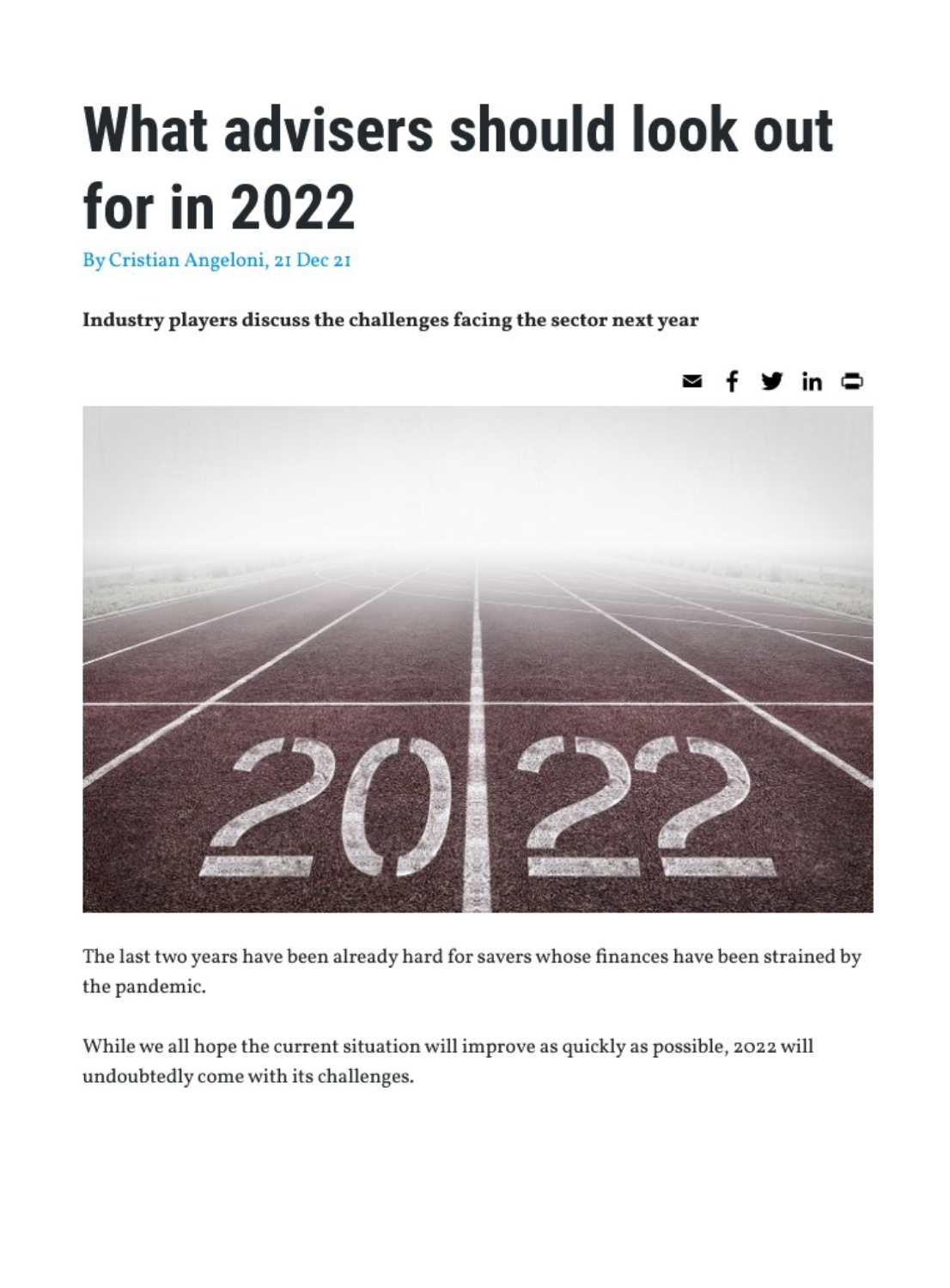Next year will see inflation grow, national insurance contributions increase, and energy prices following suit. 2022 will also mark a year since the [freezing of personal tax](https://international-adviser.com/uk-freezes-personal-tax-thresholds-until-2026/)  [allowances](https://international-adviser.com/uk-freezes-personal-tax-thresholds-until-2026/) in Rishi Sunak's spring budget 2021, as well as the [shift from](https://international-adviser.com/triple-lock-suspension-gets-go-ahead/) a triple to a double [lock](https://international-adviser.com/triple-lock-suspension-gets-go-ahead/) for state pensions.

As a result, what should advisers keep their eyes out for in the coming months?

Industry players weigh in on the biggest challenges the advisory and personal finance industry will face in the next 12 months.

## Personalisation

Steven Cameron, pensions director at Aegon, expects two big moves from the Financial Conduct Authority in 2022: a consumer investment strategy and its updated consumer duty.

"We expect the FCA to consult on aspects of its Consumer Investment Strategy early in 2022," he said. "It believes too many individuals are holding too much in cash and is targeting those with over £10,000 (\$13,230,  $\epsilon$ 11,700) of investable assets in cash, believing those who can accept the risk could be making their money work harder by investing it.

"This of course will also support the UK's post-pandemic economy.

"We expect a consultation on a new form of 'guided sales' to help support such individuals invest some of that excess cash. This is the first sign of the FCA considering a more personalised form of guidance with less regulatory burden than full financial advice.

"Advisers might want to start thinking about how they may wish to build a more personalised form of guidance into their client propositions, perhaps to reach new segments or in workplace situations."

On the consumer duty plans, Cameron said: "The aim of making sure firms have good customer outcomes at the heart of all they do is admirable, and the latest consultation adds more detail to FCA expectations.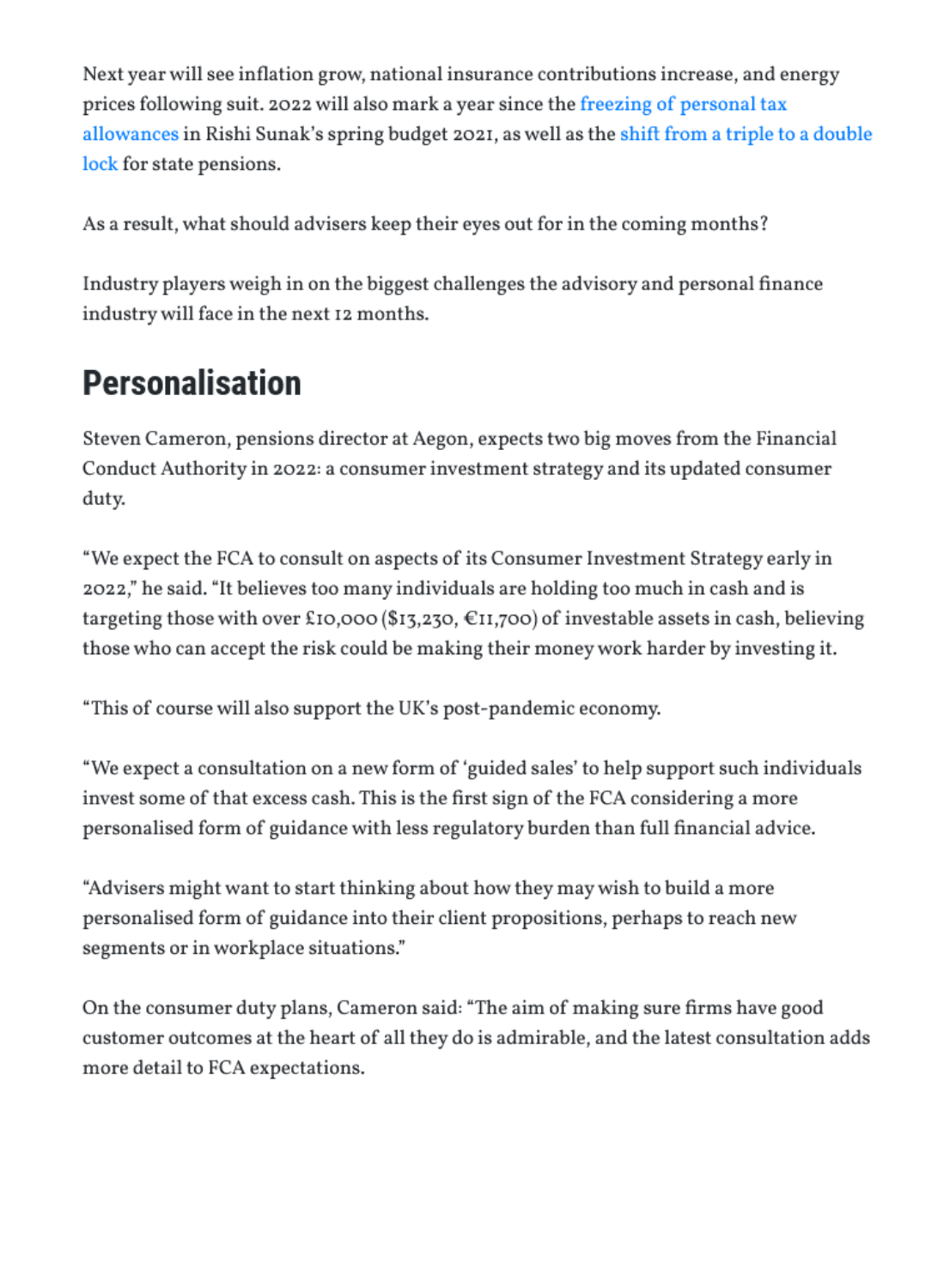"The final rules are expected by July 2022, with an implementation period running until April 2023. The draft regulations and guidance set out expectations for both manufacturers and distributors, including many areas where working together will be required to understand aspects such as target markets and new value assessments.

"All firms including adviser firms should get ready to undertake a substantial gap analysis exercise."

## Pensions

Cameron added that 2022 will also be the year when the freezing of the pensions lifetime allowance at £1,073,100 until 2026 will begin to bite savers.

"Since [the spring budget 2021], inflation has risen dramatically, meaning the impact of all frozen thresholds will be felt by more individuals.

"Advisers have a key role to play in helping individuals assess the risk of potentially exceeding the lifetime allowance, perhaps because of a combination of defined benefit (DB) and defined contribution (DC) pensions, and then to decide what if any action they should take as a result.

"This may involve explaining why exceeding the allowance may be better than sacrificing employer pension contributions."

Baroness Ros Altman, a Pension Playpen All Star, said 2022 will likely see the UK government pushing more to make DC schemes work better for members.

"Regulatory change is a certainty in terms of delivering on policy decisions, and I would expect to see auto-enrolment reform lean towards increasing participation and contributions with existing levels and minimums stripped away.

"I hope pensions will be seen increasingly as a force for good and a catalyst for positive change, with requirements and encouragement for pensions schemes to support green growth and even help with the governments levelling up agenda.

"Most of all I hope 2022 will be a year where people get to know their pension and take increased ownership. Pensions are not just about money, they are about people and creating a better life in retirement."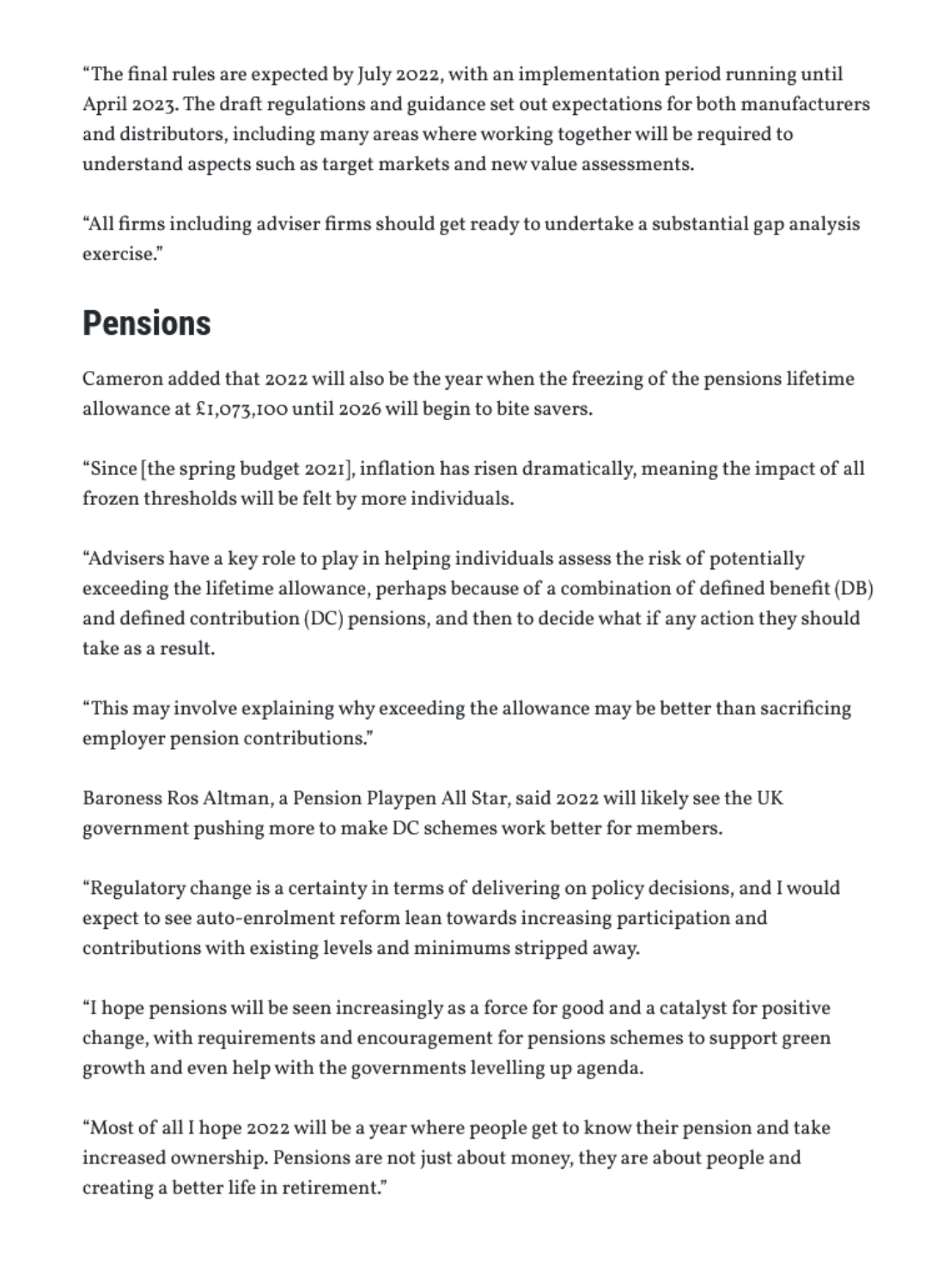## Plan for any possibility

If the last two years have taught us anything is that you can never plan too much for worstcase scenarios.

As a result, Will Stevens, head of financial planning at Kllik & Co, said there is a six-point checklist savers should consider in case 2022 turns into a "turbulent year".

According to Stevens, the questions to customers should ask themselves are:

- Do you have a rainy-day savings fund you can dip into in the case of an emergency? We generally recommend holding back between three to six months' worth of expenditure in an easily accessible cash account for just this purpose so that you're not left struggling to pay for an unexpected bill.
- Do you have financial protection and insurance policies in place that cover scenarios such as premature death, critical illness, inability to continue in your profession due to illness? Setting up protection policies to cover against worstcase scenarios can be incredibly useful in ensuring that you or any loved ones are taken care of financially if something happens that would negatively impact the affordability of your lifestyle.
- Have you drawn up an overview of your financial circumstances and any professional advisers so that they can be located in the case of an emergency? If you are unable to act, this makes it easier for those taking care of you to determine who to speak to. Equally, providing your professional advisers with contact details for a trusted party may also come in very useful in cases where you have lost mental capacity and they are worried you are susceptible to manipulation from an outside source, for example from scammers trying to fraudulently acquire your assets.
- Have you put in place a Will to ensure your assets go to who you would want them to go to in case of your death? Dying intestate, without a valid will, can result in some loved ones not taken care of the way you maybe would have wanted them to so it's important to get this right to prevent what will already be a difficult time for those left behind becoming even harder.
- Do you have lasting powers of attorney put in place? These are two documents that allow you to nominate people you trust to act on your behalf on health and welfare matters and on property and financial affairs if you lose capacity, perhaps due to severe illness. Not putting these in place can make it very challenging for